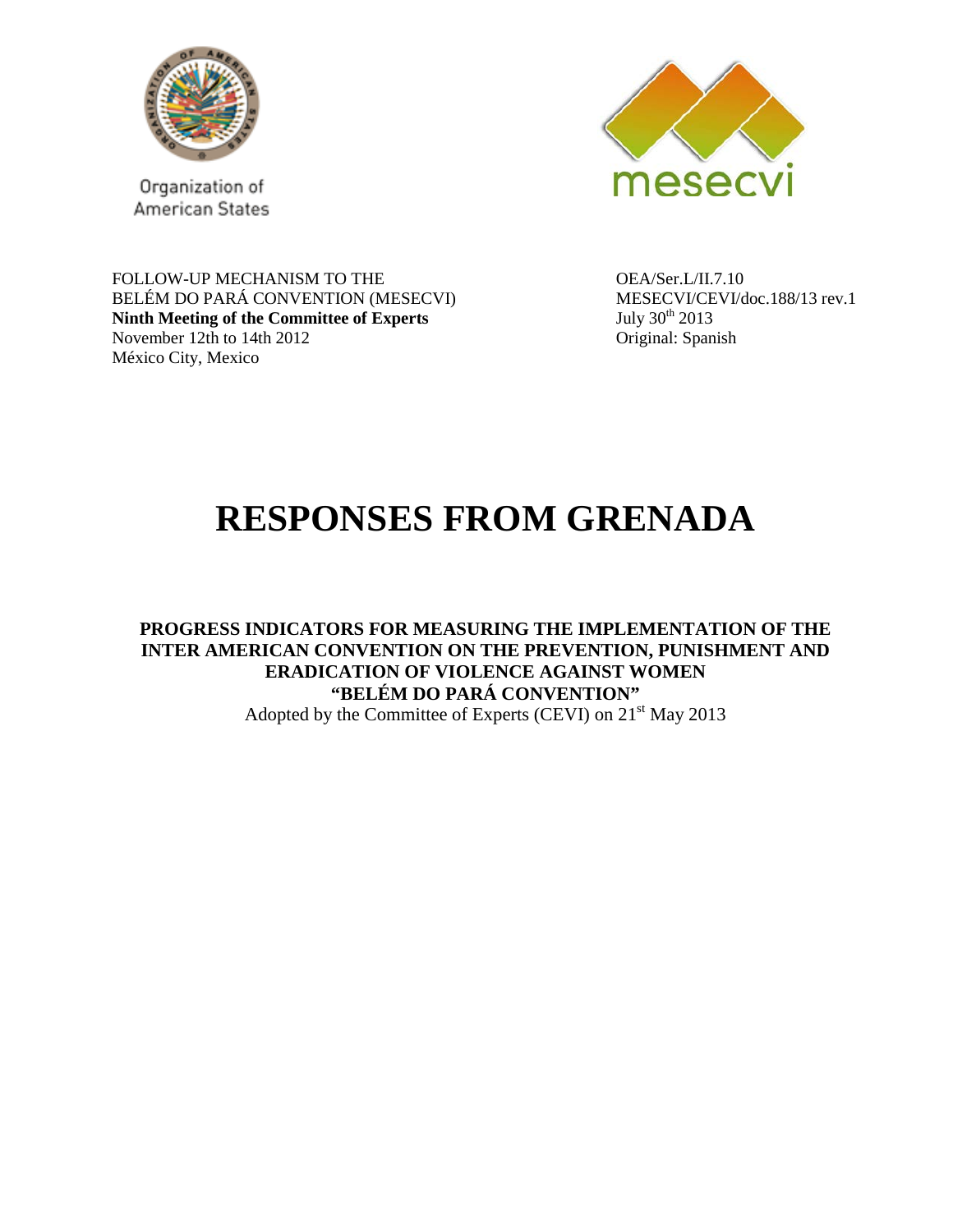## **I. OVERVIEW**

The Small Island Developing State of Grenada, located in the Eastern Caribbean, has made tremendous progress in addressing violence against women in accordance with the principles and obligations set out in the Convention of Belem do Para, the Convention on the Elimination of all forms of Discrimination against Women and other human rights instruments.

Actions have included:

- Legislative reform
- Establishment of protocols and Standard Operating Procedures
- Provision of services
- Prevention of violence against women

These actions are being undertaken in partnership between State and Non-State entities, led mainly by the National Gender Equality Machinery in the Ministry of Social Development and Housing, the Division of Gender and Family Affairs.

While much has been achieved, it is recognised that much more is needed to ensure consistency and further progress.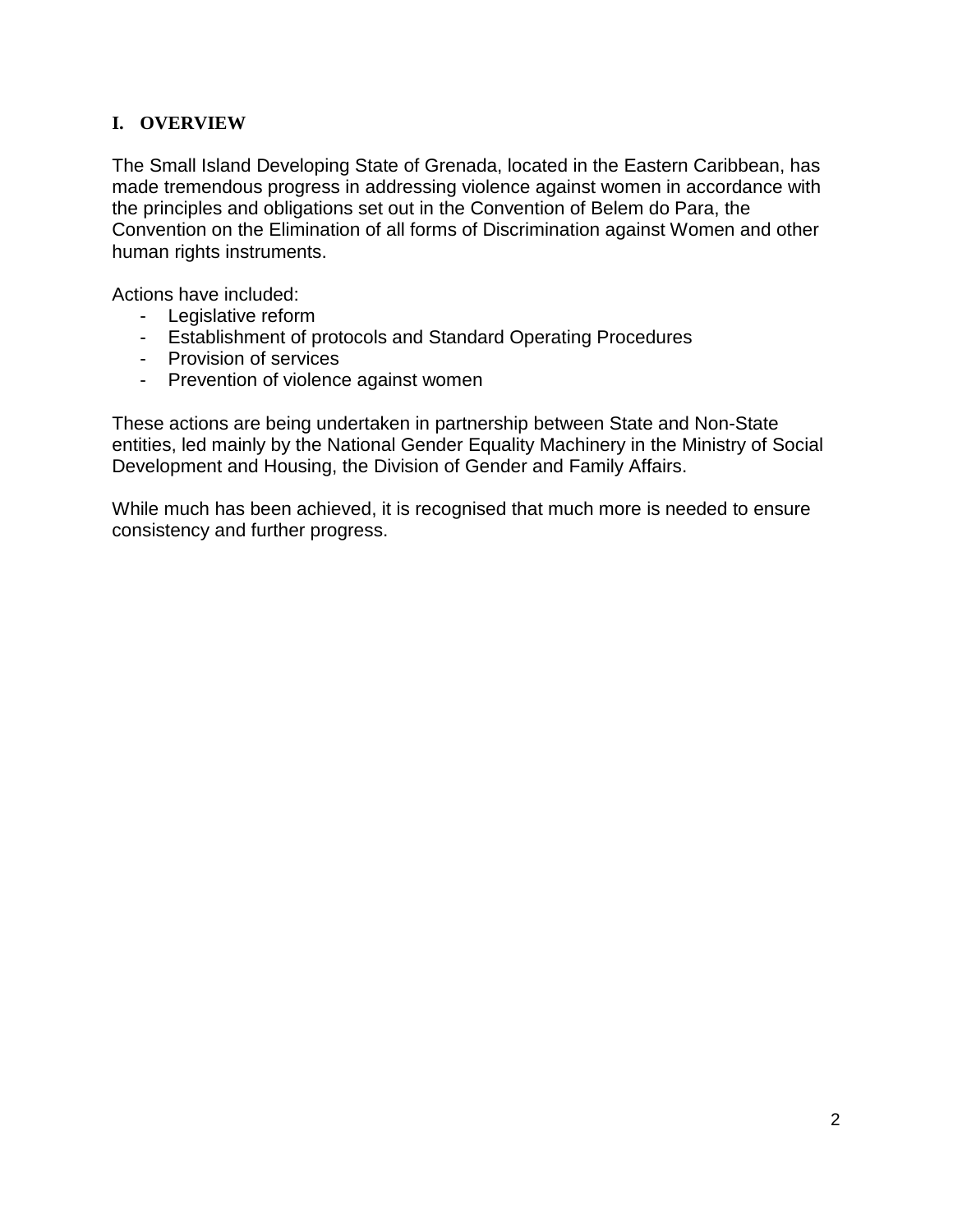## **II. GRENADA RESPONSES TO THE PROGRESS INDICATORS FOR MEASURING THE IMPLEMENTATION OF THE BELÉM DO PARÁ CONVENTION[1](#page-15-0)**

## **III.1. Legislation**

**Art. 1, 2, 3 y 7 c), e) y g)**

|                  | <b>STRUCTURAL</b>                                                                                                                                                                                                                                                                                                                                                                                                                                                                                                                                                                                                                                                                                                                                                                                                                                                                                                               | <b>PROCESS</b>                                                                                                                                                                                                                                                                                                                                                                                                                                                                                                                                                              | <b>RESULTS</b>                                                                              |
|------------------|---------------------------------------------------------------------------------------------------------------------------------------------------------------------------------------------------------------------------------------------------------------------------------------------------------------------------------------------------------------------------------------------------------------------------------------------------------------------------------------------------------------------------------------------------------------------------------------------------------------------------------------------------------------------------------------------------------------------------------------------------------------------------------------------------------------------------------------------------------------------------------------------------------------------------------|-----------------------------------------------------------------------------------------------------------------------------------------------------------------------------------------------------------------------------------------------------------------------------------------------------------------------------------------------------------------------------------------------------------------------------------------------------------------------------------------------------------------------------------------------------------------------------|---------------------------------------------------------------------------------------------|
|                  | <b>RECEPTION OF THE RIGHT</b>                                                                                                                                                                                                                                                                                                                                                                                                                                                                                                                                                                                                                                                                                                                                                                                                                                                                                                   |                                                                                                                                                                                                                                                                                                                                                                                                                                                                                                                                                                             |                                                                                             |
| <b>Indicator</b> | Grenada has ensured legislative and policy reform and has advanced the OECS<br>Model Family Laws by having three (3) passed in the Houses of Parliament. It<br>has also recognized marital rape as a criminal offence, with no reservations.                                                                                                                                                                                                                                                                                                                                                                                                                                                                                                                                                                                                                                                                                    | The State of Grenada is working assiduously<br>to implement the laws and policies on violence<br>against women and promote behaviour change<br>to reduce the occurrence of domestic violence                                                                                                                                                                                                                                                                                                                                                                                | No studies or surveys<br>have been undertaken on<br>the prevalence of any<br>form of VAW in |
|                  | A new Domestic Violence Act (2010) replaced the Domestic Violence Act<br>(2001) to provide a civil remedy that would emphasize safety and protection as<br>opposed to arrest and punishment. This law:                                                                                                                                                                                                                                                                                                                                                                                                                                                                                                                                                                                                                                                                                                                          | and sexual abuse.                                                                                                                                                                                                                                                                                                                                                                                                                                                                                                                                                           | Grenada.                                                                                    |
|                  | Includes all forms of abuse between persons in domestic relationships,<br>$\bullet$<br>listed as physical abuse, sexual abuse, economic abuse, emotional<br>abuse, intimidation, stalking, harassment and damage to property.<br>Defines domestic relationship to include spousal, common-law,<br>$\bullet$<br>engagement, visiting and dating relationships, as well as any actual or<br>perceived romantic, intimate or sexual relationship of any duration. It<br>also includes relationships by blood and adoption.<br>Details and expands the responsibilities and obligations of the Police,<br>$\bullet$<br>including their duty to respond to every complaint received, whether<br>from the victim of the abuse or from any other person, to complete the<br>Domestic Violence Police Report Form, and to file the appropriate<br>criminal charge against the alleged offender in accordance with the<br>criminal laws. | The Convention of Belém do Pará is not<br>incorporated into law, neither is any other<br>Convention. However, they are given full<br>consideration when legislation is being<br>contemplated. The Convention of Belem do<br>Para cannot be applied directly. Existing laws,<br>such as the Domestic Violence Act (2010),<br>provides for local enforcement of the<br>principles of the Convention. Further, other<br>relevant laws are being revised to ensure<br>conformity with this Convention, among other<br>Conventions, agreements, principles and best<br>practice. |                                                                                             |
|                  | Details the rights of victims, such as the right to receive protection<br>$\bullet$<br>from the Police, to be assisted to obtain medical treatment and a place<br>of safety, file for a protection order and receive counselling support.<br>Simplifies the process for seeking Protection Orders and widens the<br>range of protections that can be provided by the Magistrate to the<br>victim.<br>Mandates the police to enforce the Protection Orders and arrest<br>$\bullet$<br>respondents who breach any of the provisions.<br>Provides for Magistrates to make an order to attempt rehabilitation,<br>such as counseling interventions for abusers and/or victims.                                                                                                                                                                                                                                                      | Grenada submitted reports on women's right<br>to a life free of violence to the following:<br>MESECVI in 2011<br>CEDAW in 2012<br><b>UN Secretary General Special</b><br>Rapporteur in 2012<br><b>UNECLAC</b><br>Commonwealth Secretariat in 2013<br>Beijing +20 Review 2014                                                                                                                                                                                                                                                                                                |                                                                                             |
|                  | The Domestic Violence Act (2010) protects anyone who has an intimate                                                                                                                                                                                                                                                                                                                                                                                                                                                                                                                                                                                                                                                                                                                                                                                                                                                            | The Inter Agency Group of Development                                                                                                                                                                                                                                                                                                                                                                                                                                                                                                                                       |                                                                                             |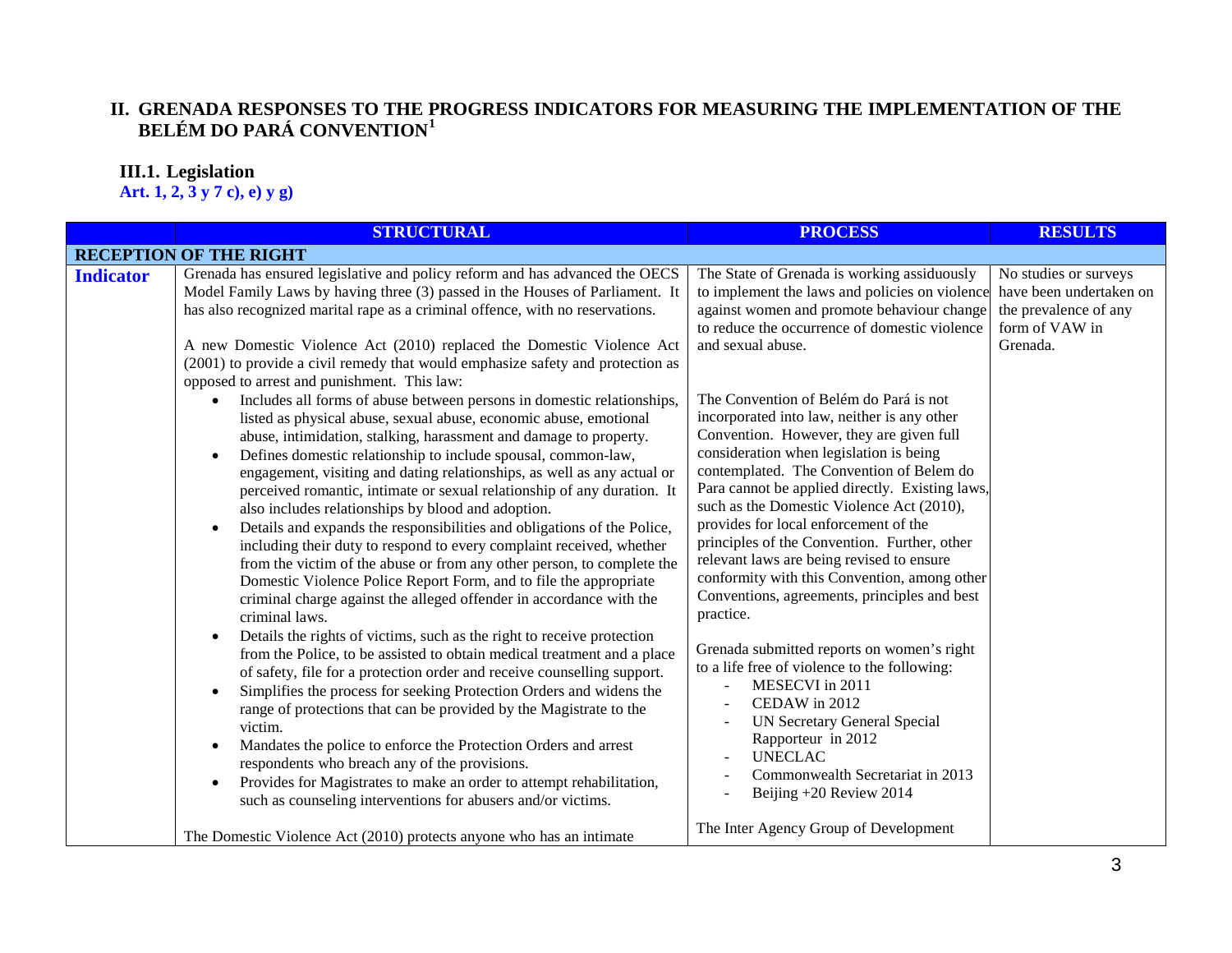| <b>STRUCTURAL</b>                                                                                                                                                                                                                                                                                                                                                                                                                                                                                                                                                                                                                                          | <b>PROCESS</b>                                                                                                                                                                                                                                                                                                                                                                                                                                                         | <b>RESULTS</b> |
|------------------------------------------------------------------------------------------------------------------------------------------------------------------------------------------------------------------------------------------------------------------------------------------------------------------------------------------------------------------------------------------------------------------------------------------------------------------------------------------------------------------------------------------------------------------------------------------------------------------------------------------------------------|------------------------------------------------------------------------------------------------------------------------------------------------------------------------------------------------------------------------------------------------------------------------------------------------------------------------------------------------------------------------------------------------------------------------------------------------------------------------|----------------|
| relationship with someone of the opposite sex. This includes women and men<br>who:<br>are married to each other;<br>$\overline{\phantom{a}}$<br>were married to each other;                                                                                                                                                                                                                                                                                                                                                                                                                                                                                | Organisations submitted a Shadow Report to<br>CEDAW in 2012.                                                                                                                                                                                                                                                                                                                                                                                                           |                |
| are living together as partners, though not legally married;<br>were living together as partners, though not legally married;<br>are the parents of a child;<br>had parental responsibility for a child;<br>are family members related by blood, marriage or adoption;<br>would be family members if they are related to persons in a marriage<br>or common-law relationship;<br>are or were engaged, or in a dating or visiting relationship. This<br>$\blacksquare$<br>includes an actual relationship or a perceived relationship;<br>share the same household or residence.                                                                            | The National Gender Machinery, the<br>Division of Gender and Family Affairs, is<br>responsible for coordinating efforts and<br>providing some directing services to address<br>violence against women. It is a division in<br>the Ministry of Social Development. One of<br>its units is the Gender Based Violence Unit<br>which was established in 2003 as the<br>Domestic Violence Unit, and named changed<br>in 2013.                                               |                |
| It does not explicitly provide for reparation for the victims. However, it<br>permits the Magistrate to order the perpetrators to continue to maintain rent<br>and other financial obligations to the victim (applicant) or family, or to pay<br>money to the applicant, even if he/she has vacate the home by virtue of a<br>Protection Order.<br>A Protection Order explains what the offender or respondent cannot do. It can<br>say that the respondent cannot:<br>Commit domestic violence<br>Ask someone else to commit violence on his or her behalf<br>Enter the shared household<br>$\blacksquare$<br>Enter certain parts of the shared household | The GBV Unit is charged with the<br>responsibility of co-ordinating national<br>responses to prevent and respond to acts of<br>domestic and sexual violence, and also<br>provides services to protect and support<br>victims by:<br>Supporting enforcement of policy<br>$\circ$<br>and legislation<br>Public sensitization<br>$\circ$<br>Assistance to victims in finding safe<br>$\circ$<br>shelter, counseling and participation<br>empowerment<br>programmes.<br>in |                |
| Enter the applicant's residence<br>$\blacksquare$<br>Enter the place where the applicant works<br>Prevent the applicant or his or her children from entering their shared<br>$\overline{\phantom{a}}$<br>household<br>A Protection Order can instruct the respondent whether or not he or she is                                                                                                                                                                                                                                                                                                                                                           | Temporary safe shelter is available<br>for women in abusive situations at<br>the Cedars Home.<br>Educational programmes through<br>$\circ$<br>community initiatives and use of<br>media                                                                                                                                                                                                                                                                                |                |
| allowed to see any of the children.<br>It can order the victim and /or the abuser to receive approved counselling.                                                                                                                                                                                                                                                                                                                                                                                                                                                                                                                                         | There has been very active collaboration with<br>other stakeholders to end violence against<br>women in Grenada, and as such, The GBV                                                                                                                                                                                                                                                                                                                                  |                |
| The Court decides on the instructions in each Protection Order based on the<br>specific circumstances.                                                                                                                                                                                                                                                                                                                                                                                                                                                                                                                                                     | Unit works in partnership with the Royal<br>Grenada Police Force (RGPF) and other<br>Governmental Ministries, as well as two                                                                                                                                                                                                                                                                                                                                           |                |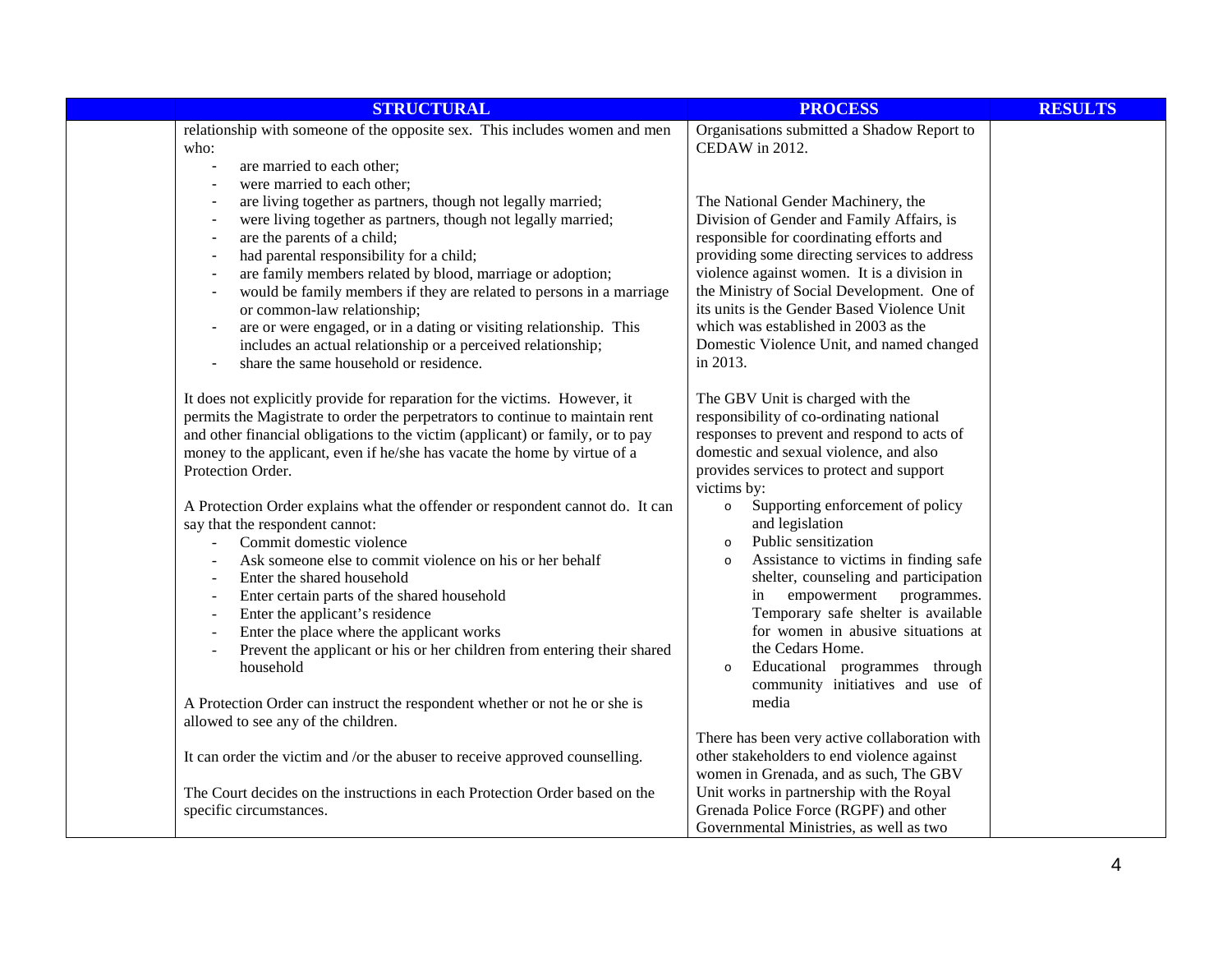| <b>STRUCTURAL</b>                                                                                                                                                                                                                                                                                                                                                                                                                                                                                                                                                                                                                                                                                                                                                                                                                                                                                                                                                                 | <b>PROCESS</b>                                                                                                                                                                                                                                                                                                                                                                                                                                                                                                                                                                                                                                                 | <b>RESULTS</b> |
|-----------------------------------------------------------------------------------------------------------------------------------------------------------------------------------------------------------------------------------------------------------------------------------------------------------------------------------------------------------------------------------------------------------------------------------------------------------------------------------------------------------------------------------------------------------------------------------------------------------------------------------------------------------------------------------------------------------------------------------------------------------------------------------------------------------------------------------------------------------------------------------------------------------------------------------------------------------------------------------|----------------------------------------------------------------------------------------------------------------------------------------------------------------------------------------------------------------------------------------------------------------------------------------------------------------------------------------------------------------------------------------------------------------------------------------------------------------------------------------------------------------------------------------------------------------------------------------------------------------------------------------------------------------|----------------|
| The Criminal Offences committed in any act of DV have to be considered<br>under the Criminal Code on the same basis as for any similar offence<br>committed against any person.                                                                                                                                                                                                                                                                                                                                                                                                                                                                                                                                                                                                                                                                                                                                                                                                   | main non-governmental agencies that address<br>gender-based violence: Grenada National<br>Organisation of Women (GNOW) and Legal<br>Aid and Counseling Clinic (LACC).                                                                                                                                                                                                                                                                                                                                                                                                                                                                                          |                |
| The law says that the Police:<br>Must respond to every report<br>$\Box$<br>Must inform the victim of his or her rights<br>Can arrest someone who is suspected of committing domestic<br>violence without a warrant<br>Must assist and protect children<br>Have to charge offenders under the relevant laws, e.g. Criminal Code<br>$\overline{a}$<br>Must enforce Protection Orders<br>$\overline{a}$<br>The law also sets out the rights of the victim, which include the right to:<br>To ask the Police for protection for self and children.<br>$\blacksquare$<br>To ask the Police for assistance in locating and taking the victim and<br>his/her children to a safe place. This could be at a shelter, the home of<br>a family member or friend, or any other place.<br>To apply for a Protection Order from the court<br>To seek medical treatment for self or children<br>$\overline{a}$<br>To lodge a criminal complaint against the person who committed the<br>violence | The following other official mechanisms and<br>services exist:<br>A shelter for abused women and<br>their children, established 1999, and<br>managed by a Cabinet-appointed<br>Board with funding from<br>Government.<br>The Ministry of Social Development<br>provides/arranges transportation to<br>move victims in emergency<br>situations<br>Counselling is provided by the<br>Ministry of Social Development<br>Social safety nets, including<br>conditional cash transfers, are made<br>available when needed<br>Psycho-educational programmes for<br>female victims of domestic violence                                                                |                |
| The Child (Protection and Adoption) Act (2010) replaced the Child<br>(Protection) Act (2001) and offers protection for children who are exposed to<br>abuse. It:<br>Defines "child in need of care and protection" to include all forms of<br>$\bullet$<br>physical, sexual and emotional abuse, as well as exposure to domestic<br>violence, neglect, and abandonment;<br>Includes mandatory reporting by professionals in the care and service<br>$\bullet$<br>of children if there is knowledge or suspicion of any form of child<br>abuse;<br>Makes provisions for adoption, thereby reducing the opportunity for<br>$\bullet$<br>trafficking and abuse;<br>Establishes the Child Protection Authority as the single agency<br>$\bullet$<br>responsible for addressing matters regarding the care, protection and<br>adoption of children.<br>The Education (Amendment) Act 2012 grants authority to the Ministry of                                                          | and for male perpetrators of<br>domestic violence, operated by an<br>NGO (Legal Aid and Counselling<br>Clinic) with financial support from<br>Government in the form of<br>subventions and other grants.<br>Grenada has been undertaking a number of<br>activities with the view of addressing the<br>issue of Gender Based Violence. Intended as<br>catalyst for change at the national,<br>community and individual level, these<br>projects have been focusing on the<br>implementation of laws and policies using a<br>multi-disciplinary<br>response<br>mechanism;<br>training of responders to VAW; public<br>sensitization and education.<br>Activities |                |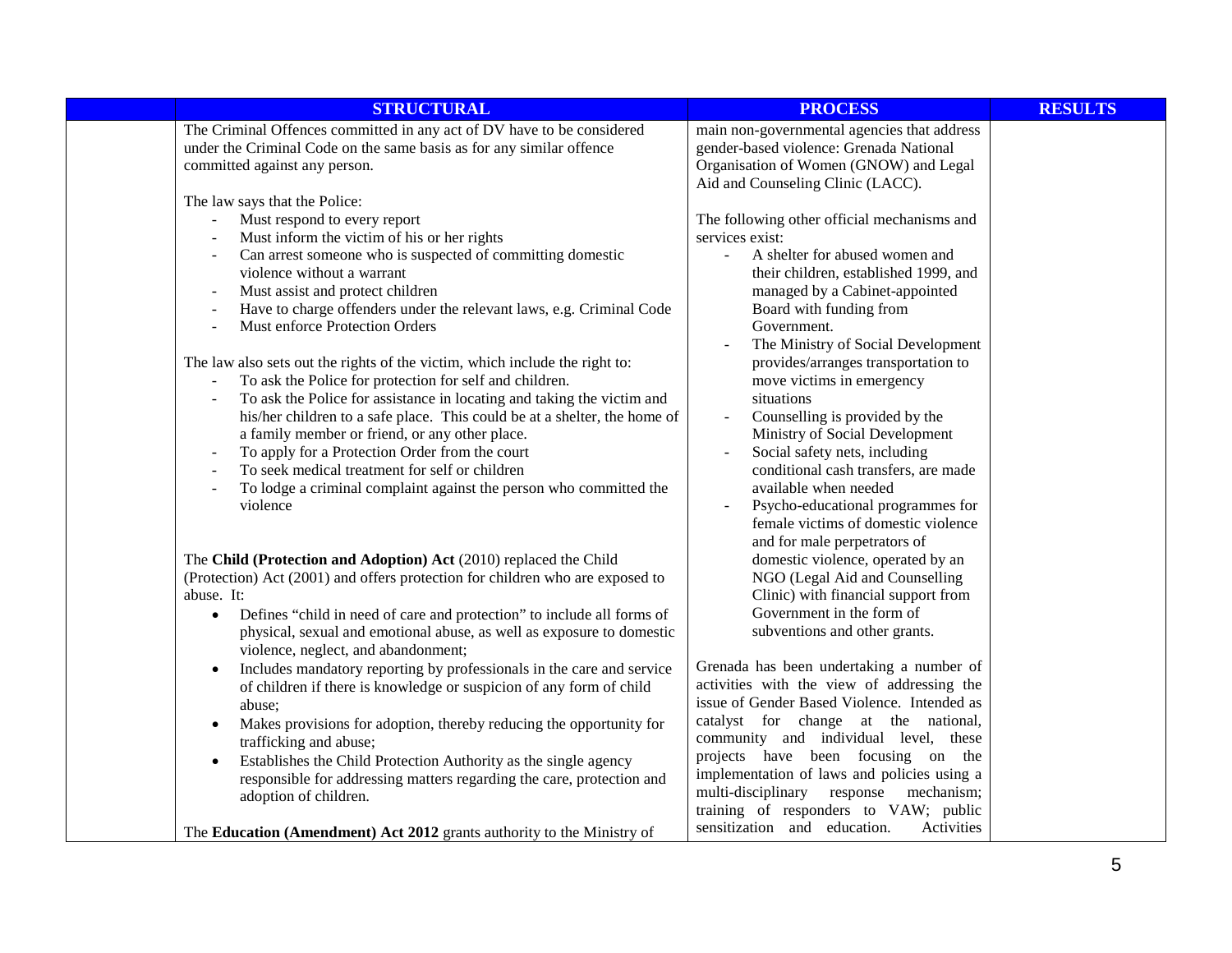| <b>STRUCTURAL</b>                                                                                                                                                                                                                                                                                                                                                                                                                                                                                                                                                                                                                                                                                                                                                                                                                                                                                                                                                                                                                                                                                                                                                                                                                                                  | <b>PROCESS</b>                                                                                                                                                                                                                                                                                                                                                                                                                                                                                                                                                                                                                                                                                                                                                                                                             | <b>RESULTS</b> |
|--------------------------------------------------------------------------------------------------------------------------------------------------------------------------------------------------------------------------------------------------------------------------------------------------------------------------------------------------------------------------------------------------------------------------------------------------------------------------------------------------------------------------------------------------------------------------------------------------------------------------------------------------------------------------------------------------------------------------------------------------------------------------------------------------------------------------------------------------------------------------------------------------------------------------------------------------------------------------------------------------------------------------------------------------------------------------------------------------------------------------------------------------------------------------------------------------------------------------------------------------------------------|----------------------------------------------------------------------------------------------------------------------------------------------------------------------------------------------------------------------------------------------------------------------------------------------------------------------------------------------------------------------------------------------------------------------------------------------------------------------------------------------------------------------------------------------------------------------------------------------------------------------------------------------------------------------------------------------------------------------------------------------------------------------------------------------------------------------------|----------------|
| Education to immediately suspend the services of a teacher who is reported to<br>have committed any act of sexual abuse against a minor who is in his or her<br>school. This would facilitate investigation.<br>The Criminal Code (Cap 1, 1990) itemizes sexual offences and other criminal<br>offences that can be committed such as rape, sexual intercourse with a minor,<br>assault, murder, and trading in prostitution. These are expected to be applied,<br>on a case by case basis, for charging offenders of any form of gender-based                                                                                                                                                                                                                                                                                                                                                                                                                                                                                                                                                                                                                                                                                                                     | include:<br>Stakeholder consultations<br>i.<br>Capacity building for the GBV Unit<br>ii.<br>where two (2) Gender Based Violence<br>Officers have been added to the Unit to<br>effectively carry out the mandate of the<br>Ministry of Social Development                                                                                                                                                                                                                                                                                                                                                                                                                                                                                                                                                                   |                |
| violence, including intimate partner violence. It was amended in 2012 to<br>address deficiencies related to weak penalties for sexual offences, and the long<br>legal process.                                                                                                                                                                                                                                                                                                                                                                                                                                                                                                                                                                                                                                                                                                                                                                                                                                                                                                                                                                                                                                                                                     | iii. Enhancement of Psychosocial Services:<br>One (1) Counselor has been hired to<br>deal specifically with Gender Based<br>Violence cases.<br>iv. Identification of cultural beliefs, myths                                                                                                                                                                                                                                                                                                                                                                                                                                                                                                                                                                                                                               |                |
| The Amendments to the Criminal Code 2012 makes the following<br>provisions:<br>Wider definition of rape to include anal penetration;<br>$\bullet$<br>Recognition of marital rape;<br>$\bullet$<br>Sexual abuse of minors under 16 years old now includes boys.<br>Parents, guardians and others who have actual custody of any child,<br>$\bullet$<br>and who have reason to believe that the child has been sexually<br>abused, are mandated to report their suspicion to the Police, and are<br>protected from liability, etc, once their suspicion was reported in good<br>faith;<br>Removal of the statute of limitation in regard to reporting incidents of<br>sexual intercourse with a minor. Previously, it was required that the<br>report be filed no more than three months after the alleged incident;<br>Removal of the "honest belief" defence for defendants above the age<br>of nineteen who are charged with sexual intercourse with a minor. A<br>defendant up to the age of nineteen can so plead, but only if the minor<br>is thirteen to sixteen years of age, not younger and if they were not<br>charged with a similar offence previously. Before its removal, the<br>"honest belief" provision had allowed any defendant to claim that he | and practices that significantly support<br>gender based violence in order to<br>inform behavior change campaigns<br>v. Training of police officers; teachers and<br>guidance counsellors of schools, social<br>service providers; service providers and<br>advocates from the NGO community;<br>court clerks and legal secretaries, nurses<br>and doctors on the laws and protocols<br>related to gender based violence.<br>vi. Rape kits have been introduced to the<br>doctors in the public health care system<br>for systematic use.<br>vii. Public sensitization and education<br>through community outreach and use of<br>media. In Grenada, cultural norms<br>accept or tolerate violence against<br>women and girls under certain<br>circumstances; and there is continued<br>promulgation of those norms through |                |
| had reason to believe that the child was above the age of consent at<br>the time of the incident;<br>Increased penalties for sexual offences, for example, the crimes of<br>rape and sexual intercourse with a minor carry a penalty of thirty (30)<br>years in prison, a move from 15 years;<br>Faster access to justice by introducing summary offences for crimes<br>$\bullet$<br>such as assault;<br>Introduction of community sentencing among the sentencing options.                                                                                                                                                                                                                                                                                                                                                                                                                                                                                                                                                                                                                                                                                                                                                                                        | songs, etc. Thus the Ministry and its<br>social partners have begun to wage an<br>intense battle to change myths, socio-<br>cultural beliefs and traditions in the<br>Grenadian culture regarding<br>the<br>acceptance of violence against women<br>and girls.<br>Presentations and discussions sessions<br>viii.                                                                                                                                                                                                                                                                                                                                                                                                                                                                                                          |                |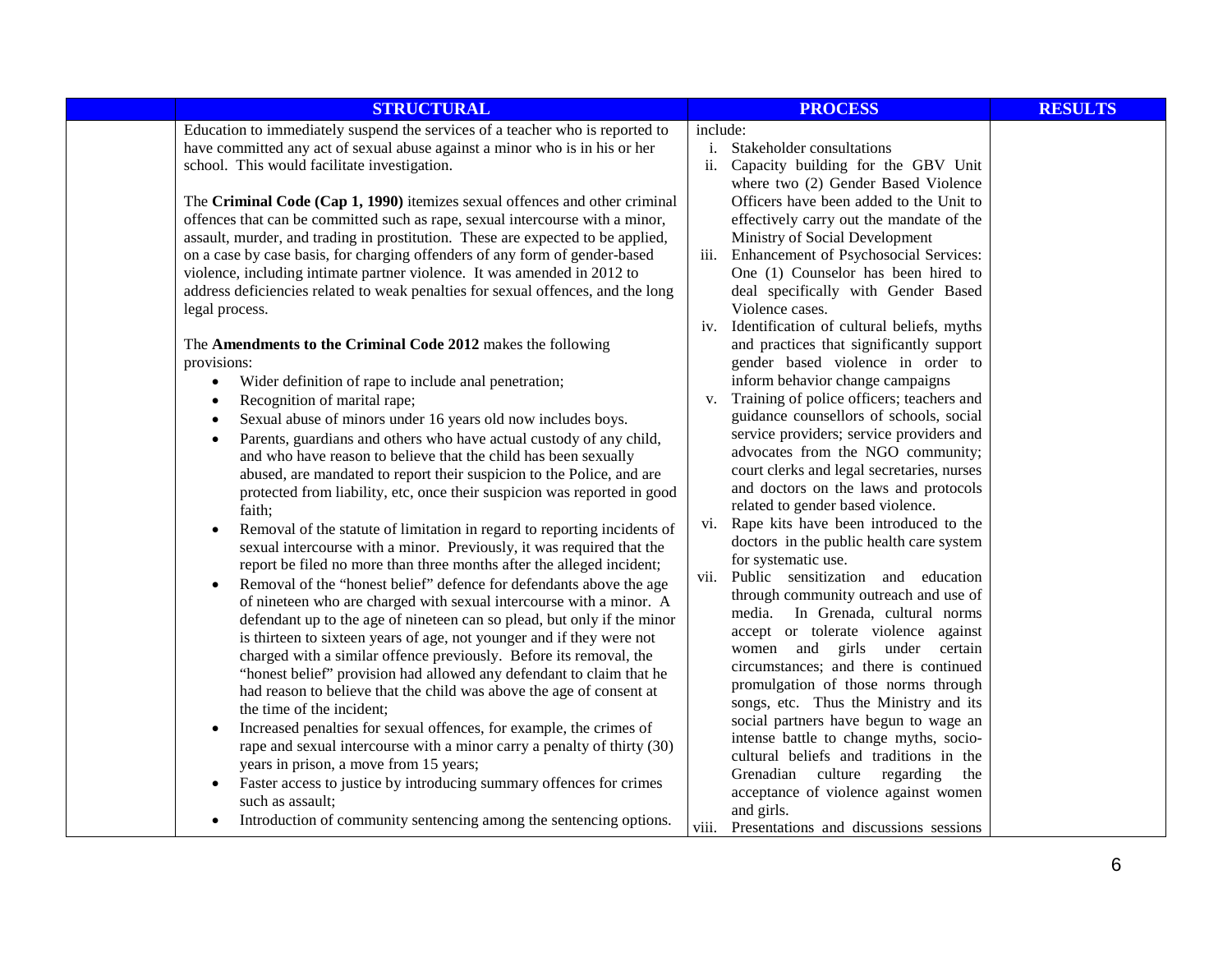| <b>STRUCTURAL</b>                                                                                                                                                                                                                                                                                                                                                                                                                                                                                                                                                                                                                                                                                                                                                                                                                                                                                                                                                                                                                                                                                                                                                                                                                                                                                                                                                                                                                                                                                                                                                                                                                                                                                                                                                                                 | <b>PROCESS</b>                                                                                                                                                                                                                                                                   | <b>RESULTS</b> |
|---------------------------------------------------------------------------------------------------------------------------------------------------------------------------------------------------------------------------------------------------------------------------------------------------------------------------------------------------------------------------------------------------------------------------------------------------------------------------------------------------------------------------------------------------------------------------------------------------------------------------------------------------------------------------------------------------------------------------------------------------------------------------------------------------------------------------------------------------------------------------------------------------------------------------------------------------------------------------------------------------------------------------------------------------------------------------------------------------------------------------------------------------------------------------------------------------------------------------------------------------------------------------------------------------------------------------------------------------------------------------------------------------------------------------------------------------------------------------------------------------------------------------------------------------------------------------------------------------------------------------------------------------------------------------------------------------------------------------------------------------------------------------------------------------|----------------------------------------------------------------------------------------------------------------------------------------------------------------------------------------------------------------------------------------------------------------------------------|----------------|
| It must be noted that the Provisions in the Criminal Code are applied in cases<br>of intimate partner violence, particularly physical violence. Charges that can<br>be filed on a case by case basis include assault, assault with a deadly weapon,<br>causing harm, attempted murder, murder, arson, abduction, trespassing, and so<br>on.<br>Grenada has legislation to prevent the traffic in women and girls which is<br>contained in Sections 188 and 190 of the Criminal Code. Legislation provides<br>for the prevention and punishment of trafficking in persons, including women.<br>The penalty for someone who "procures any female to become, either within or<br>without Her Majesty's Dominions, a common prostitute" is two years<br>imprisonment.<br>Forced prostitution is covered under the Criminal Code as procurement of a<br>female for carnal knowledge, detaining a female for carnal knowledge,<br>unlawful detention with intent to have carnal knowledge, and other similar<br>offences. As an example, Section 189 states:<br>"whoever by force takes away or detains against her will any female<br>of any age, with intent to marry or carnally know her, or to cause her<br>to be married or carnally known by any other person, shall be liable<br>to imprisonment for ten years."<br>The Criminal Code also prohibits a third person from selling the sexual<br>services of a woman to another person. These sections of the code are clear on<br>the matter of females being detained against their will for the purpose of<br>having carnal knowledge of them on any premises or in a brothel.<br>There is no legislation which expressly states that prostitution is illegal.<br>However, there is legislation about the procurement of females under the age | have been held with<br>faith based organisations, such as<br>church groups<br>students of secondary and primary<br>schools.<br>community groups<br>$\bullet$<br>parents attending parenting<br>programmes at health centres, parent<br>teachers Associations and<br>communities. |                |
| of twenty one for the purpose of "having unlawful carnal knowledge<br>connections" as well as any female of any age who is forced against her will to<br>marry or be carnally known by any other person. The law forbids the unlawful<br>detention of any female "in or upon any premises with intent that she may be<br>unlawfully and carnally known by any man" or "in a brothel" (Section 190).                                                                                                                                                                                                                                                                                                                                                                                                                                                                                                                                                                                                                                                                                                                                                                                                                                                                                                                                                                                                                                                                                                                                                                                                                                                                                                                                                                                               |                                                                                                                                                                                                                                                                                  |                |
| The law also states the penalty of two years imprisonment for anyone who<br>procures any female to become a common prostitute. The section 188, 189,<br>198 and 200 are designed to protect the victim rather than punish<br>"prostitution'.                                                                                                                                                                                                                                                                                                                                                                                                                                                                                                                                                                                                                                                                                                                                                                                                                                                                                                                                                                                                                                                                                                                                                                                                                                                                                                                                                                                                                                                                                                                                                      |                                                                                                                                                                                                                                                                                  |                |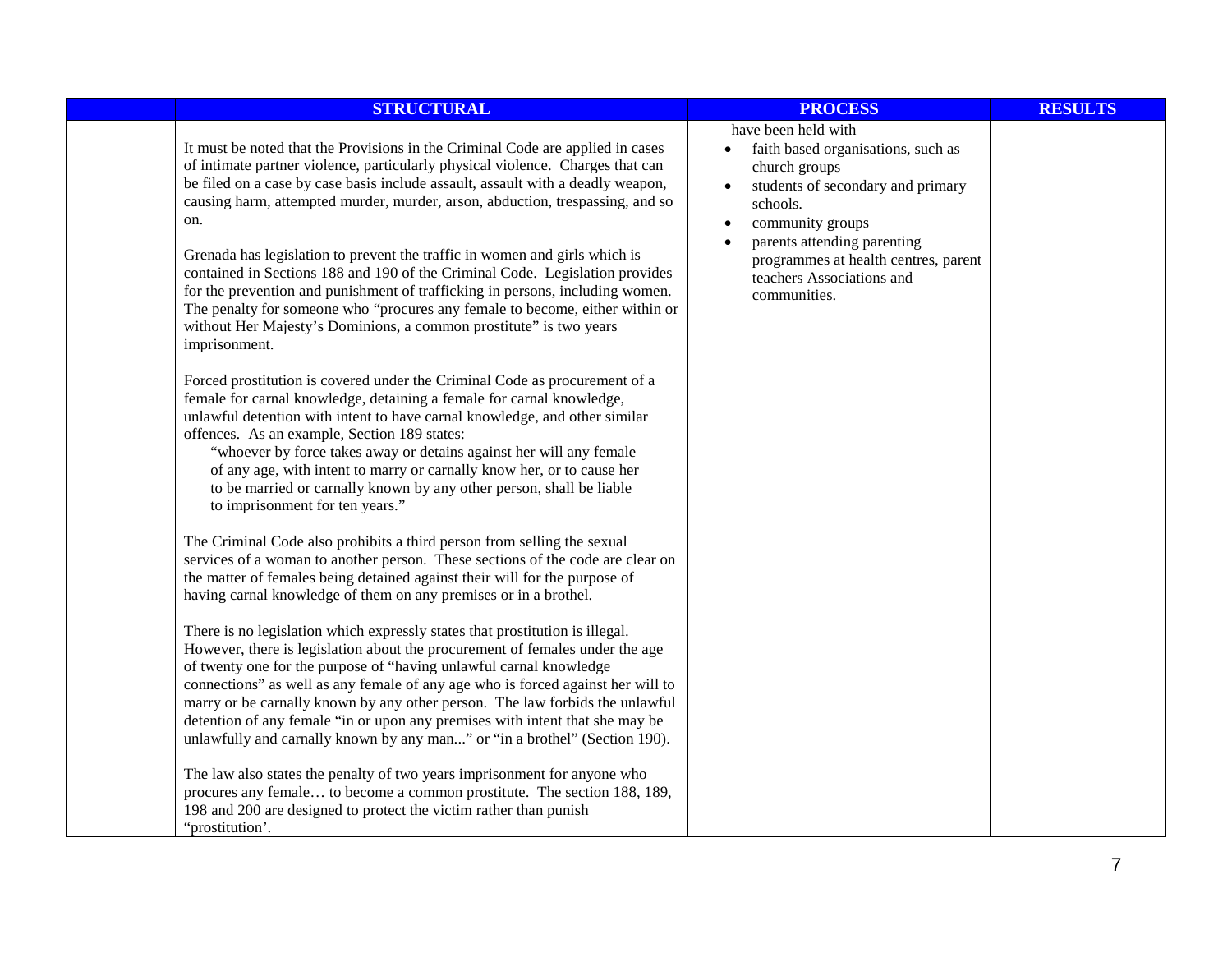| <b>STRUCTURAL</b>                                                                                                                                                                                                                                                                                                                                                                                                                                                                                                                                                                                                                                                                                                                                                         | <b>PROCESS</b> | <b>RESULTS</b> |
|---------------------------------------------------------------------------------------------------------------------------------------------------------------------------------------------------------------------------------------------------------------------------------------------------------------------------------------------------------------------------------------------------------------------------------------------------------------------------------------------------------------------------------------------------------------------------------------------------------------------------------------------------------------------------------------------------------------------------------------------------------------------------|----------------|----------------|
| Sexual harassment is not punishable by any law. A draft Bill for an Act<br>against Sexual Harassment has been developed and is scheduled to be<br>considered in 2012. Based on the draft Bill, consideration will be given to<br>punishing sexual harassment in employment, becoming employed or working<br>in a decent environment; or the pursuit of worship, tenancy, education,<br>training, medical attention, legal protection, recreation, free public access,<br>public transportation, access to any place or the provision or receipt of any<br>service. In preparing to proceed with enacting legislation, the Ministry<br>commissioned research by an independent researcher in law. She has<br>submitted her findings and recommendations for consideration. |                |                |
| The Criminal Code has sections that can be applied as banning conciliation,<br>mediation or other method to resolve crimes. For example, Section 202 states<br>that, if the Court is satisfied<br>"that the seduction or prostitution of any female under the age of<br>sixteen years of age has been caused, encouraged or favoured by her<br>parent, guardian master, or mistress, it shall be the power of the Court<br>to divest the parent, guardian master, or mistress of all authority over<br>her, and to appoint any person or persons willing to take charge of her<br>to be her guardian until she has attained the age of twenty-one years of<br>age, or any age below this as the Court may direct".                                                        |                |                |
| The Eastern Caribbean Supreme Court Mediation Programme is functional in<br>Grenada. Selected cases are referred to Mediation by the Court and the result<br>accepted as a Court Ruling. Matters referred are generally those in which<br>mutual understanding and "win-win" results are possible. However, if the<br>Court refers matters arising from gender-based violence against women and<br>girls to Mediation, it would be part of the Court process, not classified as an<br>extrajudicial settlement.                                                                                                                                                                                                                                                           |                |                |
| There are provisions to protect the sexual and reproductive rights of women.<br>These are normally practised, making legislation unnecessary for some detailed<br>matters. Provisions and services include:<br>Criminal Offences related to sexual crimes, including forced<br>$\blacksquare$<br>prostitution and detaining a female to be carnally known.<br>Presence of Gynaecology and Obstetrics Wards at the General<br>Hospital<br>Ante-natal clinics at District Medical Stations<br>The use of contraceptives is legal and available                                                                                                                                                                                                                              |                |                |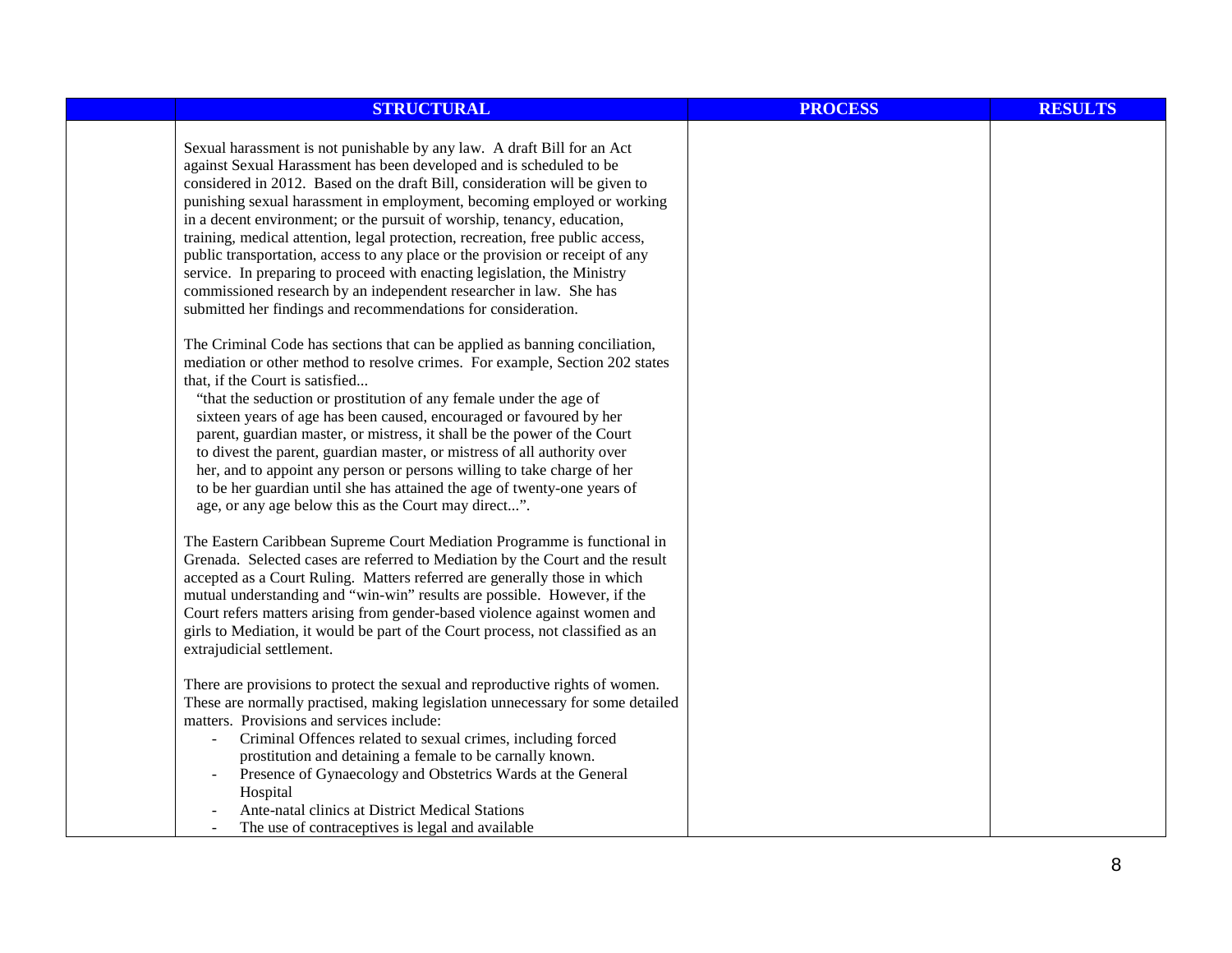|                                                   | <b>STRUCTURAL</b>                                                                                                                                                                                                                                                                                                                                                                                                                                                                                                                                                                                                                                                                                                                                                                                                                                                                                                                                                                                                                                                                                                                                                                                                                                                                                        | <b>PROCESS</b>                                                   | <b>RESULTS</b>                                                       |
|---------------------------------------------------|----------------------------------------------------------------------------------------------------------------------------------------------------------------------------------------------------------------------------------------------------------------------------------------------------------------------------------------------------------------------------------------------------------------------------------------------------------------------------------------------------------------------------------------------------------------------------------------------------------------------------------------------------------------------------------------------------------------------------------------------------------------------------------------------------------------------------------------------------------------------------------------------------------------------------------------------------------------------------------------------------------------------------------------------------------------------------------------------------------------------------------------------------------------------------------------------------------------------------------------------------------------------------------------------------------|------------------------------------------------------------------|----------------------------------------------------------------------|
|                                                   | Pap-smear services are provided at District Medical Stations<br>A woman has to sign to indicate consent to have a hysterectomy or<br>tubal ligation done, as is the case for other surgery, once she is not<br>comatose or declared incompetent.<br>Abortion is not legal, except for reasons related to saving the life of<br>the mother.<br>Gender equality and VAW are recognised within the National<br>HIV/AIDS Policy and programming, including free voluntary<br>counselling and testing (VCT)<br>The National Domestic Violence and Sexual Abuse Protocol (2010)<br>recommends that medical interventions include emergency<br>prophylactic care for HIV and the option of post-coital contraception<br>be made available when a victim has been sexually assaulted. This is<br>further highlighted in the draft Standard Operating Procedures for the<br>Health Sector.                                                                                                                                                                                                                                                                                                                                                                                                                        |                                                                  |                                                                      |
| <b>Qualitative</b><br>signs of<br><b>progress</b> | At least twenty (20) civil society organizations were involved in the promotion<br>and protection of the right to a life without violence. These include the<br>umbrella organisation, Grenada National Organisation of Women (GNOW)<br>and its members; the Legal Aid and Counselling Clinic $-$ a programme of the<br>Grenada Community Development Agency; The Association of Professional<br>Social Workers; The Coalition on the Rights of the Child; GRENCHAP, an<br>organisation addressing the needs of vulnerable populations; and so on.<br>The State promotes the participation of civil society in the formulation,<br>implementation and monitoring of laws, policies and actions dealing with<br>violence against women. This is done through:<br>Capacity building of civil society groups by providing government<br>i.<br>subventions to some of them<br>Consultations on specific matters<br>$\overline{\mathbf{11}}$ .<br>iii. Involvement in planning committees<br>iv. Representation on Boards of Management, such as the Shelter for<br>Abused Women<br>v. Sub-contracting NGOs for specific services under government<br>projects<br>vi. Receiving and considering suggestions made by civil society bodies<br>vii. Participation in public activities with civil society bodies | GNOW formed a Steering Committee to<br>monitor services for VAW. | In 2012, there were 39<br>births to children $12 - 16$<br>years old. |
|                                                   | BASIC FINANCIAL CONTEXT AND BUDGETARY COMMITMENTS                                                                                                                                                                                                                                                                                                                                                                                                                                                                                                                                                                                                                                                                                                                                                                                                                                                                                                                                                                                                                                                                                                                                                                                                                                                        |                                                                  |                                                                      |
| <b>Indicator</b>                                  | The estimated annual national budget towards programmes to combat violence                                                                                                                                                                                                                                                                                                                                                                                                                                                                                                                                                                                                                                                                                                                                                                                                                                                                                                                                                                                                                                                                                                                                                                                                                               |                                                                  | The expenditure is not                                               |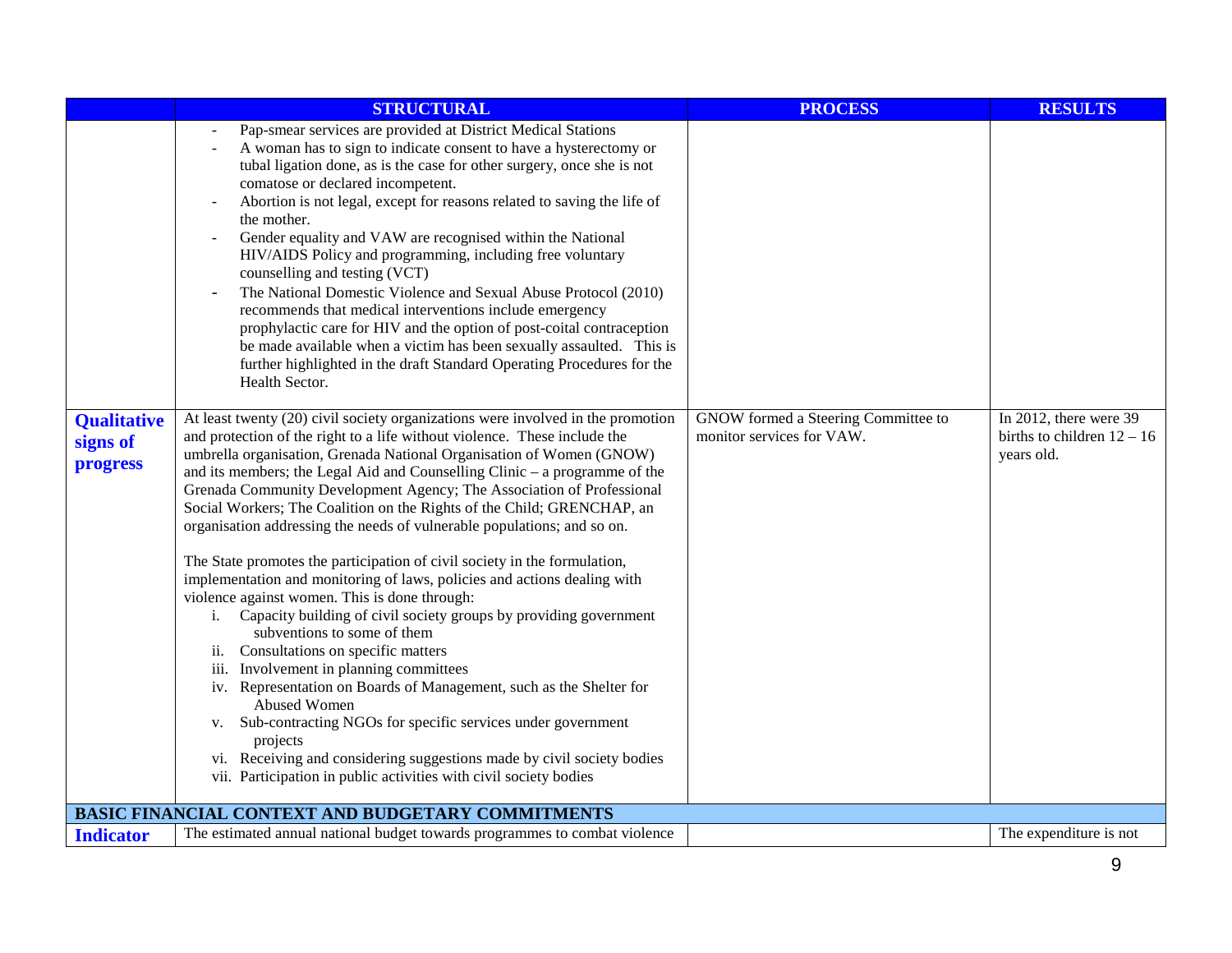|                    | <b>STRUCTURAL</b>                                                                                                                                                                                                                                                                                                                                                                                                                               |                                                                                  |                     |                                                                                                                                                                                                                                                                                                                                                                                                                                                                                                                                                                                                                                                                                                                                                                                                                  | <b>PROCESS</b> | <b>RESULTS</b> |                                      |
|--------------------|-------------------------------------------------------------------------------------------------------------------------------------------------------------------------------------------------------------------------------------------------------------------------------------------------------------------------------------------------------------------------------------------------------------------------------------------------|----------------------------------------------------------------------------------|---------------------|------------------------------------------------------------------------------------------------------------------------------------------------------------------------------------------------------------------------------------------------------------------------------------------------------------------------------------------------------------------------------------------------------------------------------------------------------------------------------------------------------------------------------------------------------------------------------------------------------------------------------------------------------------------------------------------------------------------------------------------------------------------------------------------------------------------|----------------|----------------|--------------------------------------|
|                    | against women as captured in this response includes:<br>Allocations to the Division of Gender and Family Affairs in<br>the Ministry of Social Development<br>Subvention to the Cedars Home for Abused Women and<br>their Children<br>Subvention to the Grenada National Organisation of Women<br>Subvention to the Legal Aid and Counselling Clinic<br>30% of the subvention to the Child Welfare Authority (now<br>Child Protection Authority) |                                                                                  |                     |                                                                                                                                                                                                                                                                                                                                                                                                                                                                                                                                                                                                                                                                                                                                                                                                                  |                |                | further broken down by<br>programme. |
|                    | Counselling Clinic.                                                                                                                                                                                                                                                                                                                                                                                                                             | by programmes in a manner that is readily identifiable.<br>(Capital Expenditure) |                     | Notably, this budget does not capture recurrent expenditure for the Ministry of<br>Social Development, General Hospital, Royal Grenada Police Force, etc;<br>neither does it represent capital expenditure for the Cedars Home and other<br>institutions. For expenditure in these areas, budgetary allocations are made<br>through other Ministries and Departments, and not necessarily disaggregated<br>The following table shows that from $2007 - 2011$ , Grenada's budget allocated<br>an average of over one million Eastern Caribbean Dollars as described above.<br>The marked increases in 2008 and 2011 are mainly attributed to the increased<br>allocations to the Child Welfare/Protection Authority and the Legal Aid and<br>Table 1: Budgetary Allocations to Violence Against Women Programming |                |                |                                      |
|                    |                                                                                                                                                                                                                                                                                                                                                                                                                                                 | Local<br>Revenue                                                                 | External<br>Funding | <b>Total budgetary Allocations</b>                                                                                                                                                                                                                                                                                                                                                                                                                                                                                                                                                                                                                                                                                                                                                                               |                |                |                                      |
|                    | Year                                                                                                                                                                                                                                                                                                                                                                                                                                            | (XCD)                                                                            | (XCD)               | <b>XCD</b>                                                                                                                                                                                                                                                                                                                                                                                                                                                                                                                                                                                                                                                                                                                                                                                                       | <b>USD</b>     |                |                                      |
|                    | 2007                                                                                                                                                                                                                                                                                                                                                                                                                                            | 355,000                                                                          |                     | 355,000                                                                                                                                                                                                                                                                                                                                                                                                                                                                                                                                                                                                                                                                                                                                                                                                          | 130,664        |                |                                      |
|                    | 2008                                                                                                                                                                                                                                                                                                                                                                                                                                            | 1,002,852                                                                        |                     | 1,002,852                                                                                                                                                                                                                                                                                                                                                                                                                                                                                                                                                                                                                                                                                                                                                                                                        | 369,116        |                |                                      |
|                    | 2009                                                                                                                                                                                                                                                                                                                                                                                                                                            | 1,002,852                                                                        |                     | 1,002,852                                                                                                                                                                                                                                                                                                                                                                                                                                                                                                                                                                                                                                                                                                                                                                                                        | 369,116        |                |                                      |
|                    | 2010<br>2011                                                                                                                                                                                                                                                                                                                                                                                                                                    | 1,070,573<br>1,308,243                                                           | 269,683             | 1,070,573<br>1,577,926                                                                                                                                                                                                                                                                                                                                                                                                                                                                                                                                                                                                                                                                                                                                                                                           | 394,042        |                |                                      |
|                    |                                                                                                                                                                                                                                                                                                                                                                                                                                                 |                                                                                  |                     | Source: Estimates of Revenue and Expenditure $(2000 - 2011)$                                                                                                                                                                                                                                                                                                                                                                                                                                                                                                                                                                                                                                                                                                                                                     | 580,782        |                |                                      |
| <b>Qualitative</b> |                                                                                                                                                                                                                                                                                                                                                                                                                                                 |                                                                                  |                     |                                                                                                                                                                                                                                                                                                                                                                                                                                                                                                                                                                                                                                                                                                                                                                                                                  |                |                |                                      |
| signs of           |                                                                                                                                                                                                                                                                                                                                                                                                                                                 |                                                                                  |                     |                                                                                                                                                                                                                                                                                                                                                                                                                                                                                                                                                                                                                                                                                                                                                                                                                  |                |                |                                      |
| progress           |                                                                                                                                                                                                                                                                                                                                                                                                                                                 |                                                                                  |                     |                                                                                                                                                                                                                                                                                                                                                                                                                                                                                                                                                                                                                                                                                                                                                                                                                  |                |                |                                      |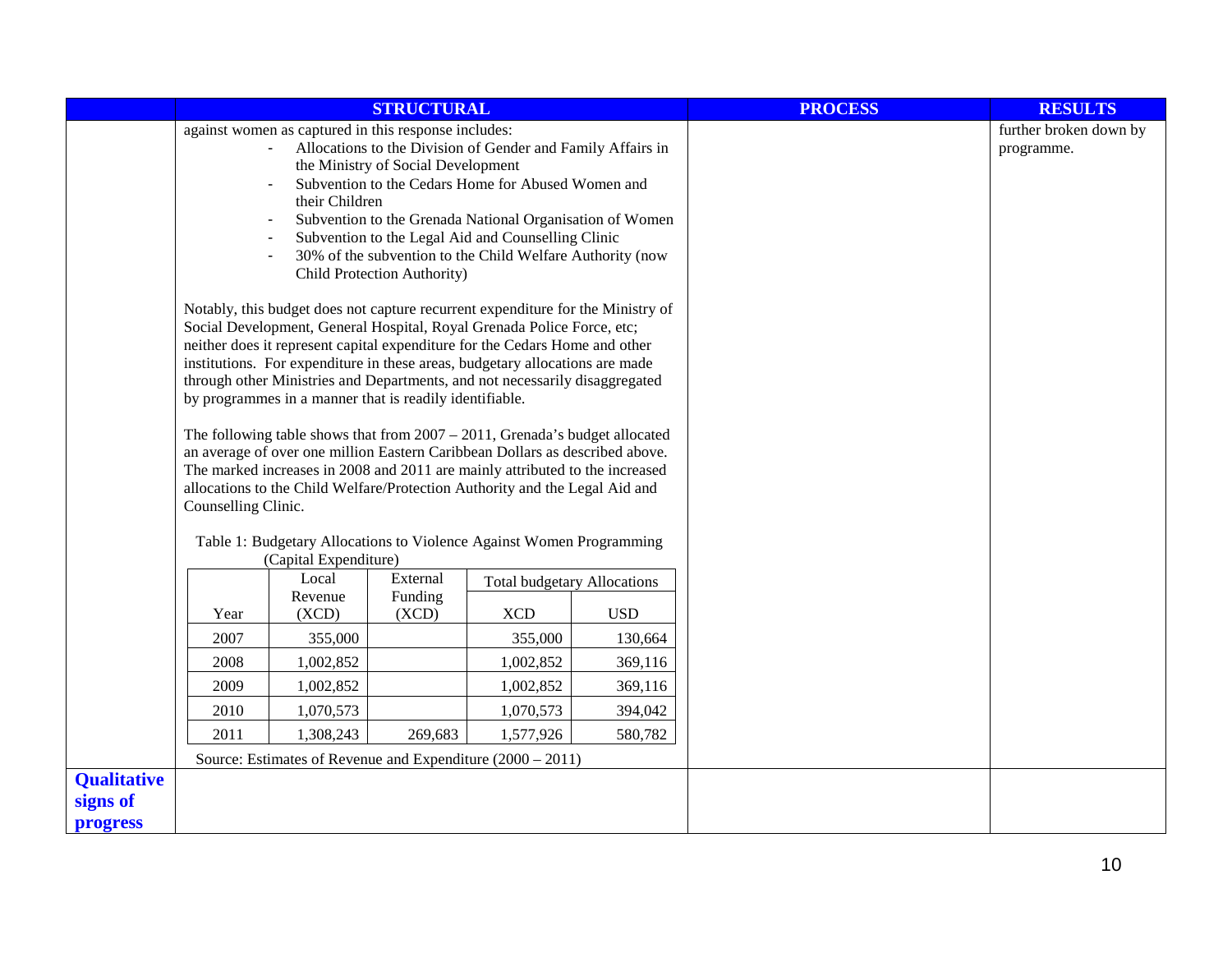|                                            | <b>STRUCTURAL</b>                                                                                                                                                                                                                                                                                                                                                                                                                                                                                                                                                                                                                                                                                                                                                                                                                                                                                                                                                                                                                                                                                                                                                                                         | <b>PROCESS</b>                                                                                                                                                                                                                                                                                                                                                                                                                               | <b>RESULTS</b> |  |  |
|--------------------------------------------|-----------------------------------------------------------------------------------------------------------------------------------------------------------------------------------------------------------------------------------------------------------------------------------------------------------------------------------------------------------------------------------------------------------------------------------------------------------------------------------------------------------------------------------------------------------------------------------------------------------------------------------------------------------------------------------------------------------------------------------------------------------------------------------------------------------------------------------------------------------------------------------------------------------------------------------------------------------------------------------------------------------------------------------------------------------------------------------------------------------------------------------------------------------------------------------------------------------|----------------------------------------------------------------------------------------------------------------------------------------------------------------------------------------------------------------------------------------------------------------------------------------------------------------------------------------------------------------------------------------------------------------------------------------------|----------------|--|--|
| <b>STATE CAPACITIES</b>                    |                                                                                                                                                                                                                                                                                                                                                                                                                                                                                                                                                                                                                                                                                                                                                                                                                                                                                                                                                                                                                                                                                                                                                                                                           |                                                                                                                                                                                                                                                                                                                                                                                                                                              |                |  |  |
| <b>Indicator</b>                           | The National Domestic Violence and Sexual Abuse Protocol (2011)<br>provides guidelines to responders in their interventions to address incidents and<br>manage cases of Domestic and Sexual Violence. The sectors identified to form<br>the coordinated and integrated response mechanism are the law enforcement,<br>health care, social service, and legal service sectors as key responders to deal<br>with domestic violence and sexual abuse. The Protocol also identifies the role<br>of the Ombudsman in the process of holding agents of the State, as duty-<br>bearers, accountable. In demonstrating the significance placed on this<br>Protocol, the Ministers for each of the sectors, including the Prime Minister as<br>Minister for National Security and Legal Affairs, publicly signed the Protocol<br>into force on May 16, 2011.<br>To further strengthen implementation, Standard Operating Procedures for<br>the Ministry of Social Development have been developed and approved.<br>This document will be a working guide to all officers of the Ministry of Social<br>Development regarding their interaction with victims and other persons<br>affected by gender-based violence. | The umbrella women's NGO, Grenada<br>National Organisation of Women, initiated<br>action for the national protocol to address<br>domestic and sexual violence. The Ministry of<br>Social Development readily became a partner<br>and the two entities, government and non-<br>government, worked together to develop the<br>Protocol, in consultation with several<br>stakeholder entities from the civil society and<br>government sectors. |                |  |  |
|                                            | Standard Operating Procedures for the Health Sector has been approved.                                                                                                                                                                                                                                                                                                                                                                                                                                                                                                                                                                                                                                                                                                                                                                                                                                                                                                                                                                                                                                                                                                                                    |                                                                                                                                                                                                                                                                                                                                                                                                                                              |                |  |  |
| <b>Qualitative</b><br>signs of<br>progress |                                                                                                                                                                                                                                                                                                                                                                                                                                                                                                                                                                                                                                                                                                                                                                                                                                                                                                                                                                                                                                                                                                                                                                                                           |                                                                                                                                                                                                                                                                                                                                                                                                                                              |                |  |  |

# **III.2. National Plans**

**Art. 1, 2, 7 y 8 c), d) y f)**

|                  | STRUCTURAL                                                                                                                                                                                                                                                                                                                                                                                                                                                                                                                        | <b>PROCESS</b> | <b>RESULTS</b> |
|------------------|-----------------------------------------------------------------------------------------------------------------------------------------------------------------------------------------------------------------------------------------------------------------------------------------------------------------------------------------------------------------------------------------------------------------------------------------------------------------------------------------------------------------------------------|----------------|----------------|
|                  | <b>RECEPTION OF THE RIGHT</b>                                                                                                                                                                                                                                                                                                                                                                                                                                                                                                     |                |                |
| <b>Indicator</b> | A National Strategic Action Plan to Reduce Gender-Based Violence has<br>been drafted and is being considered for presentation to Cabinet. When<br>approved, it will be implemented with the aim of providing strategic<br>direction to reduce the incidence of all forms of gender-based violence in<br>Grenada, guided by the principles of human rights and gender equality.<br>A National Gender Equality Policy and Action Plan has been approved<br>by Cabinet for implementation. It includes a section on Gender, Violence |                |                |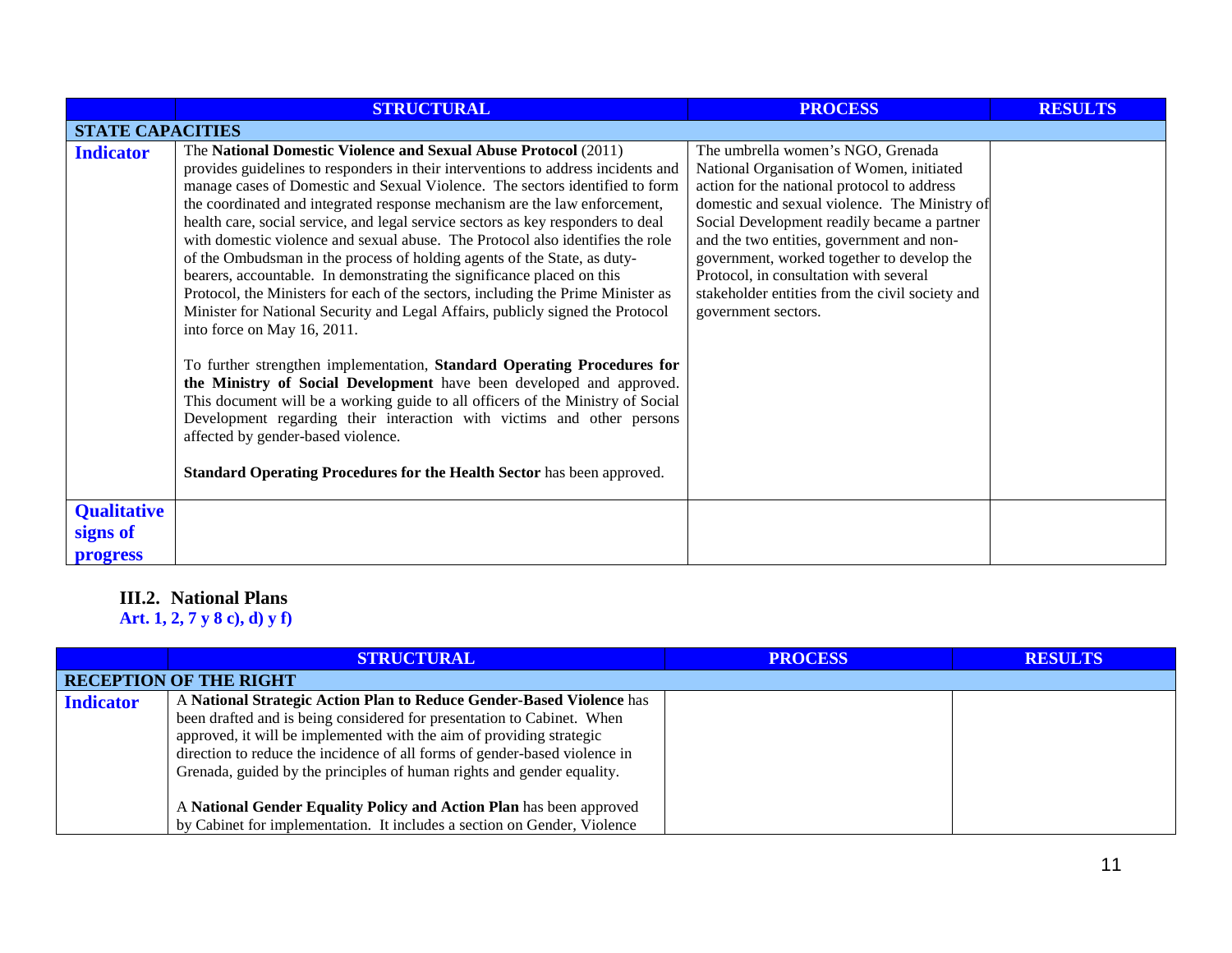|                         | <b>STRUCTURAL</b>                                                                                                                                                                                                                                                                                                                                                                                                                                                                                                                                                                                                                                                                                                                                                                                                                                                                                                                                                                                                                                                                                                                                                                                       | <b>PROCESS</b>                                                                                                                                                 | <b>RESULTS</b>                      |
|-------------------------|---------------------------------------------------------------------------------------------------------------------------------------------------------------------------------------------------------------------------------------------------------------------------------------------------------------------------------------------------------------------------------------------------------------------------------------------------------------------------------------------------------------------------------------------------------------------------------------------------------------------------------------------------------------------------------------------------------------------------------------------------------------------------------------------------------------------------------------------------------------------------------------------------------------------------------------------------------------------------------------------------------------------------------------------------------------------------------------------------------------------------------------------------------------------------------------------------------|----------------------------------------------------------------------------------------------------------------------------------------------------------------|-------------------------------------|
|                         | and Security. The Policy Statement is<br>"The Government will promote human security by coordinating the<br>effective functioning of relevant legislation, the police, judicial<br>system, social service agencies and channels of public education to<br>combat and reduce all forms of violence, especially gender-based<br>violence."                                                                                                                                                                                                                                                                                                                                                                                                                                                                                                                                                                                                                                                                                                                                                                                                                                                                |                                                                                                                                                                |                                     |
| <b>Qualitative</b>      |                                                                                                                                                                                                                                                                                                                                                                                                                                                                                                                                                                                                                                                                                                                                                                                                                                                                                                                                                                                                                                                                                                                                                                                                         |                                                                                                                                                                |                                     |
| signs of                |                                                                                                                                                                                                                                                                                                                                                                                                                                                                                                                                                                                                                                                                                                                                                                                                                                                                                                                                                                                                                                                                                                                                                                                                         |                                                                                                                                                                |                                     |
| progress                |                                                                                                                                                                                                                                                                                                                                                                                                                                                                                                                                                                                                                                                                                                                                                                                                                                                                                                                                                                                                                                                                                                                                                                                                         |                                                                                                                                                                |                                     |
| <b>Indicator</b>        | BASIC FINANCIAL CONTEXT AND BUDGETARY COMMITMENTS                                                                                                                                                                                                                                                                                                                                                                                                                                                                                                                                                                                                                                                                                                                                                                                                                                                                                                                                                                                                                                                                                                                                                       |                                                                                                                                                                |                                     |
| <b>Qualitative</b>      |                                                                                                                                                                                                                                                                                                                                                                                                                                                                                                                                                                                                                                                                                                                                                                                                                                                                                                                                                                                                                                                                                                                                                                                                         |                                                                                                                                                                |                                     |
| signs of                |                                                                                                                                                                                                                                                                                                                                                                                                                                                                                                                                                                                                                                                                                                                                                                                                                                                                                                                                                                                                                                                                                                                                                                                                         |                                                                                                                                                                |                                     |
| progress                |                                                                                                                                                                                                                                                                                                                                                                                                                                                                                                                                                                                                                                                                                                                                                                                                                                                                                                                                                                                                                                                                                                                                                                                                         |                                                                                                                                                                |                                     |
| <b>STATE CAPACITIES</b> |                                                                                                                                                                                                                                                                                                                                                                                                                                                                                                                                                                                                                                                                                                                                                                                                                                                                                                                                                                                                                                                                                                                                                                                                         |                                                                                                                                                                |                                     |
| <b>Indicator</b>        | The following official mechanisms and services exist:<br>Gender-Based Violence Unit within the Ministry of Social<br>Development; established 2003.<br>A shelter for abused women and their children, established 1999,<br>and managed by a Cabinet-appointed Board with funding from<br>Government.<br>The Ministry of Social Development provides/arranges<br>transportation to move victims in emergency situations<br>Counselling is provided by the Ministry of Social Development and<br>Housing, Child Protection Authority, Legal Aid and Counselling<br>Clinic, Ministry of Education (Schools) and in private entities.<br>Social safety nets, including cash transfers, are made available<br>when needed<br>Psycho-educational programmes for female victims of domestic<br>violence and for male perpetrators of domestic violence, operated<br>by an NGO (Legal Aid and Counselling Clinic) with Government<br>support in the form of a subvention<br>There are no specialised officers or private spaces for VAW in the Royal<br>Grenada Police Force. The RGPF has trained Officers assigned to deal with<br>domestic violence and sexual violence matters in various Departments, such | The Domestic Violence and Sexual Abuse<br>Protocol provides guidelines for service<br>providers' response to victims, witnesses<br>and other affected persons. | Statistical data are not available. |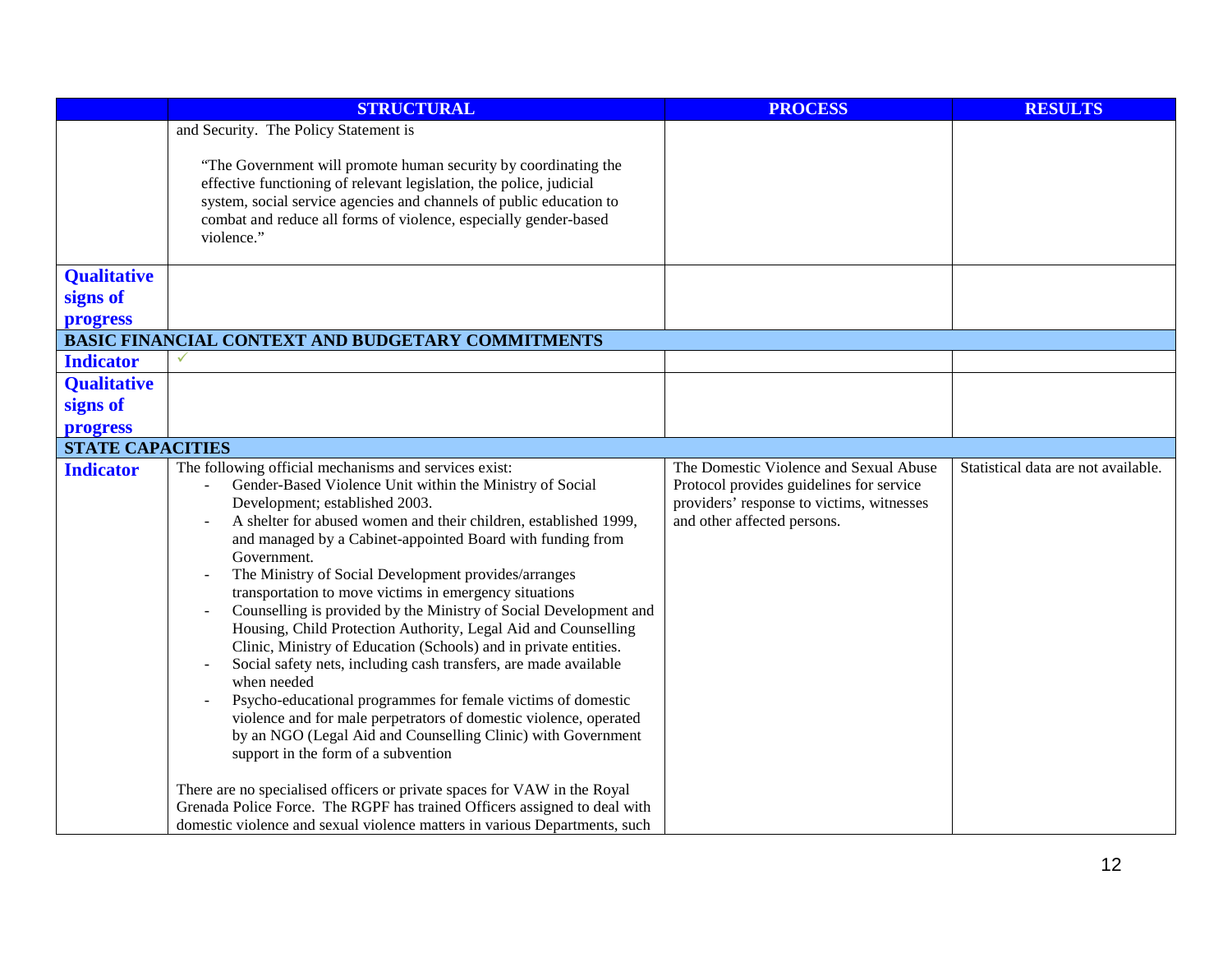|                    | <b>STRUCTURAL</b>                                                                                                                                                                | <b>PROCESS</b> | <b>RESULTS</b> |
|--------------------|----------------------------------------------------------------------------------------------------------------------------------------------------------------------------------|----------------|----------------|
|                    | as Community Relations, Criminal Investigations and Prosecutions.                                                                                                                |                |                |
|                    | Subsidised legal advice is available through an NGO, Legal Aid and<br>Counselling Clinic, which receives a subvention to enable it to provide<br>services at very reduced rates. |                |                |
|                    | Interpreters are not necessary as English is the official language and the<br>local language is English-based.                                                                   |                |                |
|                    | An informational brochure has been converted into Braille rto provide direct<br>information to the visually impaired.                                                            |                |                |
| <b>Qualitative</b> |                                                                                                                                                                                  |                |                |
| signs of           |                                                                                                                                                                                  |                |                |
| <b>progress</b>    |                                                                                                                                                                                  |                |                |

#### **III.3. Access to justice**

#### **Art. 7 d), f) y 8 c) y d)**

|                               | <b>STRUCTURAL</b>                                               | <b>PROCESS</b> | <b>RESULTS</b> |  |
|-------------------------------|-----------------------------------------------------------------|----------------|----------------|--|
| <b>RECEPTION OF THE RIGHT</b> |                                                                 |                |                |  |
| <b>Indicator</b>              | See section on laws above.                                      |                |                |  |
|                               |                                                                 |                |                |  |
| <b>Qualitative</b>            |                                                                 |                |                |  |
| signs of                      |                                                                 |                |                |  |
| progress                      |                                                                 |                |                |  |
|                               | BASIC FINANCIAL CONTEXT AND BUDGETARY COMMITMENTS               |                |                |  |
| <b>Indicator</b>              |                                                                 |                |                |  |
| <b>Qualitative</b>            |                                                                 |                |                |  |
| signs of                      |                                                                 |                |                |  |
| progress                      |                                                                 |                |                |  |
| <b>STATE CAPACITIES</b>       |                                                                 |                |                |  |
| <b>Indicator</b>              | The main entities receiving complaints are the Royal Grenada    |                |                |  |
|                               | Police Force, Legal Aid and Counselling Clinic and the Ministry |                |                |  |
|                               | of Social Development. All have services that are accessible    |                |                |  |
|                               | throughout the State.                                           |                |                |  |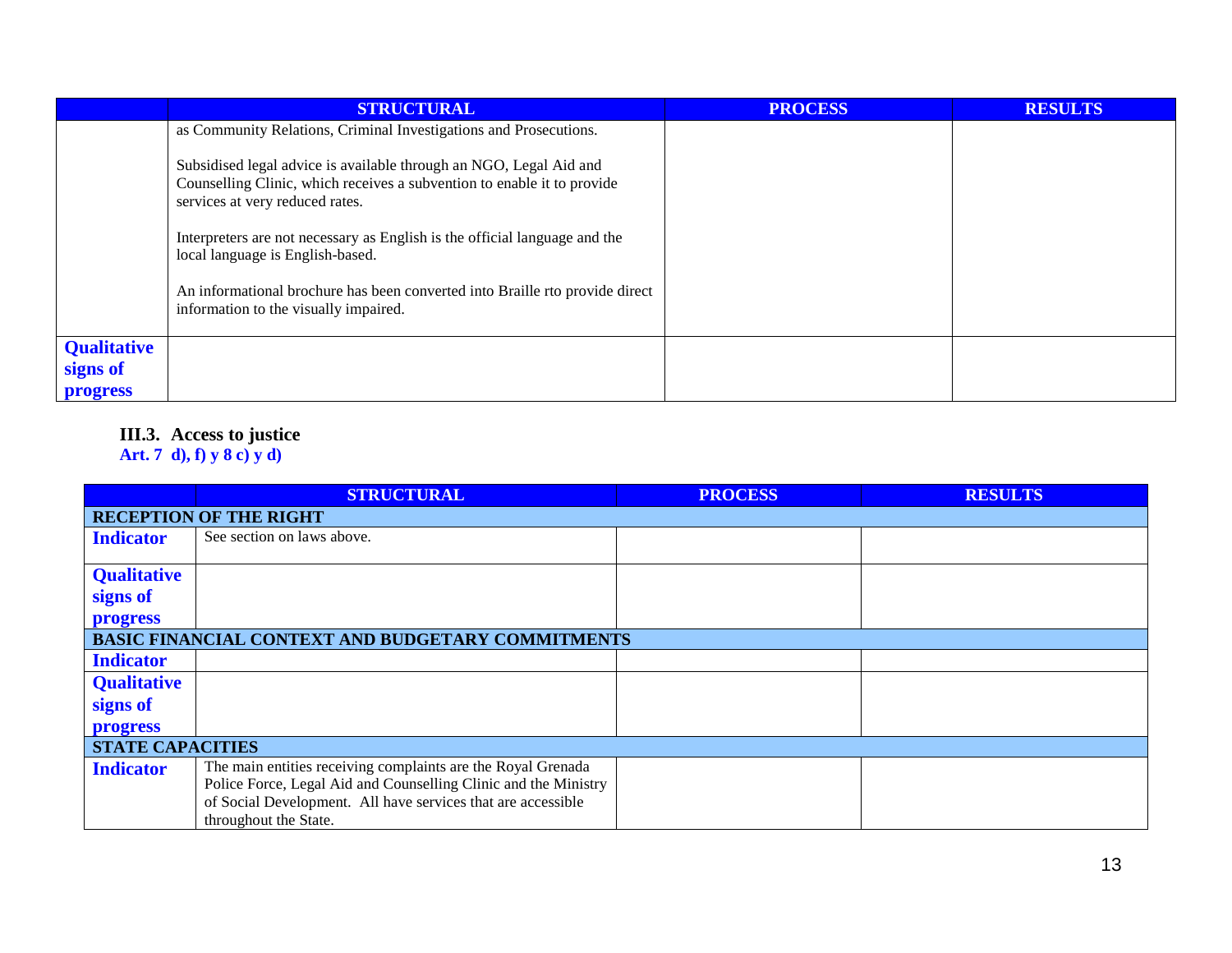|                                | <b>STRUCTURAL</b> | <b>PROCESS</b> | <b>RESULTS</b> |
|--------------------------------|-------------------|----------------|----------------|
|                                |                   |                |                |
|                                |                   |                |                |
| <b>Qualitative</b><br>signs of |                   |                |                |
| <b>progress</b>                |                   |                |                |

## **III.4. Information and Statistics**

## **Art. 8 h)**

|                                            | <b>STRUCTURAL</b>                                                                                                                                                                                                                                                                                                                                                                                                                                                                                                                                                                                                                                                                                                                                                                                                                                                                                                                                                                                                                                                                                                                                                                        | <b>PROCESS</b>                                                                                                                                                                                                                                                                                                                                                                                                                                                                                                                           | <b>RESULTS</b> |  |
|--------------------------------------------|------------------------------------------------------------------------------------------------------------------------------------------------------------------------------------------------------------------------------------------------------------------------------------------------------------------------------------------------------------------------------------------------------------------------------------------------------------------------------------------------------------------------------------------------------------------------------------------------------------------------------------------------------------------------------------------------------------------------------------------------------------------------------------------------------------------------------------------------------------------------------------------------------------------------------------------------------------------------------------------------------------------------------------------------------------------------------------------------------------------------------------------------------------------------------------------|------------------------------------------------------------------------------------------------------------------------------------------------------------------------------------------------------------------------------------------------------------------------------------------------------------------------------------------------------------------------------------------------------------------------------------------------------------------------------------------------------------------------------------------|----------------|--|
|                                            | <b>RECEPTION OF THE RIGHT</b>                                                                                                                                                                                                                                                                                                                                                                                                                                                                                                                                                                                                                                                                                                                                                                                                                                                                                                                                                                                                                                                                                                                                                            |                                                                                                                                                                                                                                                                                                                                                                                                                                                                                                                                          |                |  |
| <b>Indicator</b>                           |                                                                                                                                                                                                                                                                                                                                                                                                                                                                                                                                                                                                                                                                                                                                                                                                                                                                                                                                                                                                                                                                                                                                                                                          |                                                                                                                                                                                                                                                                                                                                                                                                                                                                                                                                          |                |  |
| <b>Qualitative</b><br>signs of<br>progress | The Central Statistical Office collects and produces some statistics<br>on VAW. The mechanism for collecting and analysing this data is<br>being revised, to include a more active role for the Ministry of Social<br>Development, and the protocol for additional entities to submit data.<br>Records of sexual offences and domestic homicides have been kept<br>by the Criminal Records Office of the Royal Grenada Police Force.<br>Domestic Violence records have also been kept by the Police and<br>submitted to the Domestic Violence Unit for processing. The<br>Central Statistical Office has begun to process records of domestic<br>violence cases from 2010. The new Domestic Violence Act (2010)<br>mandates the Commissioner of Police to keep a Register of<br>Domestic Violence Reports.<br>Criminal Records on the assaults, attempted murder, causing harm,<br>etc, are not disaggregated by the sex of the victim or perpetrator or<br>readily available based on the cause. Therefore, those due to<br>domestic violence are not easily ascertained. The same is true about<br>the records from the Accidents and Emergency Department of the<br>General Hospital. | Within the period 2009-2010, the Ministry<br>commissioned a consultant to carry out two pieces<br>of research to identify challenges in dealing with<br>VAW. They are:<br>Mapping of Existing Social Service<br>i.<br>Delivery Systems and Identification of<br>Gaps in Current Services" in terms of<br>child protection, domestic violence and<br>juvenile justice components for the<br>implementation of OECS Family Law<br>Reform<br>Review of Policing and Prosecution of<br>ii.<br>Sexual Offences: Country Report for<br>Grenada |                |  |
|                                            | <b>BASIC FINANCIAL CONTEXT AND BUDGETARY COMMITMENTS</b>                                                                                                                                                                                                                                                                                                                                                                                                                                                                                                                                                                                                                                                                                                                                                                                                                                                                                                                                                                                                                                                                                                                                 |                                                                                                                                                                                                                                                                                                                                                                                                                                                                                                                                          |                |  |
| <b>Indicator</b>                           |                                                                                                                                                                                                                                                                                                                                                                                                                                                                                                                                                                                                                                                                                                                                                                                                                                                                                                                                                                                                                                                                                                                                                                                          |                                                                                                                                                                                                                                                                                                                                                                                                                                                                                                                                          |                |  |
| <b>Qualitative</b>                         |                                                                                                                                                                                                                                                                                                                                                                                                                                                                                                                                                                                                                                                                                                                                                                                                                                                                                                                                                                                                                                                                                                                                                                                          |                                                                                                                                                                                                                                                                                                                                                                                                                                                                                                                                          |                |  |
| signs of<br><b>progress</b>                |                                                                                                                                                                                                                                                                                                                                                                                                                                                                                                                                                                                                                                                                                                                                                                                                                                                                                                                                                                                                                                                                                                                                                                                          |                                                                                                                                                                                                                                                                                                                                                                                                                                                                                                                                          |                |  |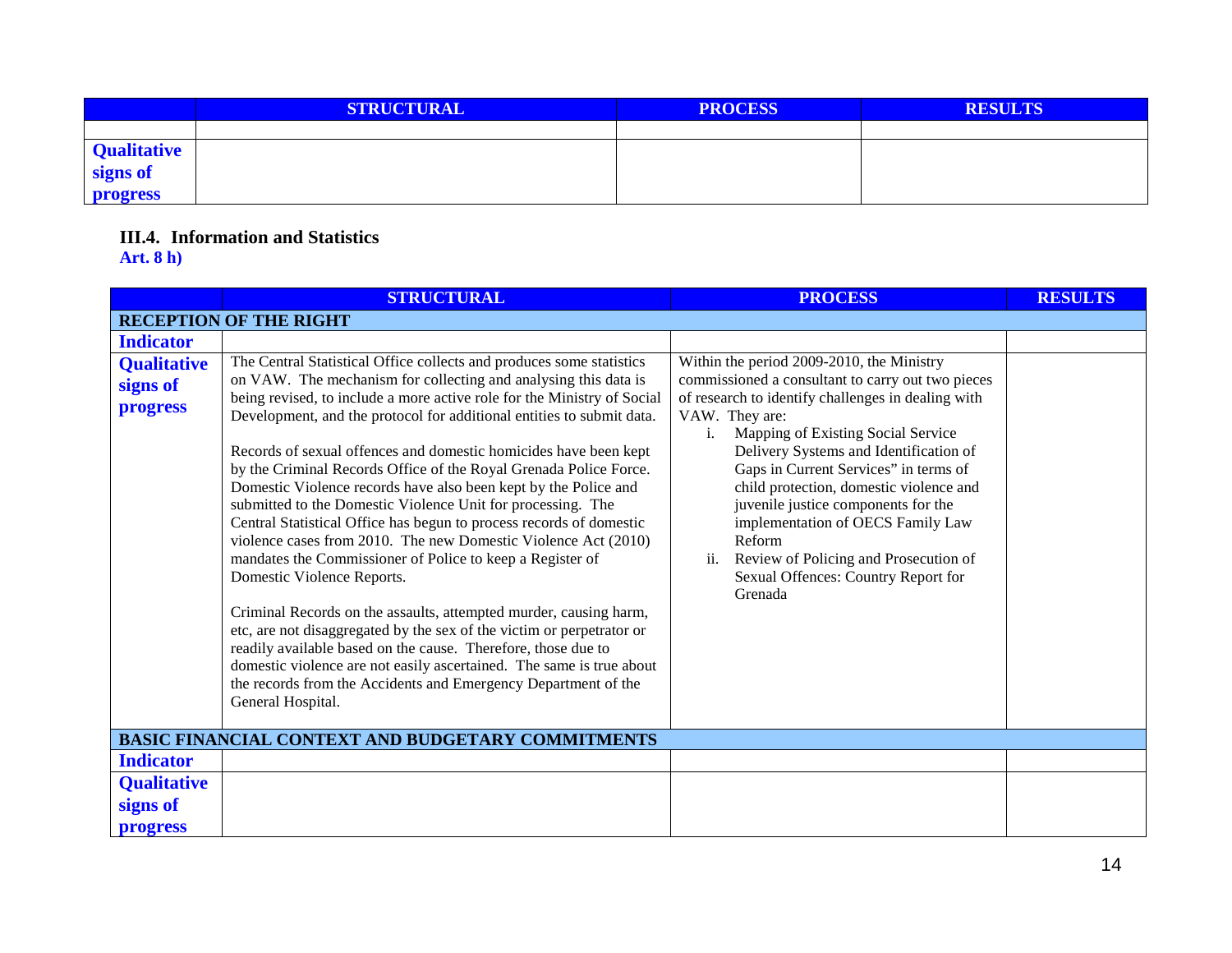|                                            | <b>STRUCTURAL</b>                                                                                                                                                                                                                                                                                                                                                                                                                                                                                                                    | <b>PROCESS</b> | <b>RESULTS</b> |  |
|--------------------------------------------|--------------------------------------------------------------------------------------------------------------------------------------------------------------------------------------------------------------------------------------------------------------------------------------------------------------------------------------------------------------------------------------------------------------------------------------------------------------------------------------------------------------------------------------|----------------|----------------|--|
|                                            | <b>STATE CAPACITIES</b>                                                                                                                                                                                                                                                                                                                                                                                                                                                                                                              |                |                |  |
| <b>Indicator</b>                           |                                                                                                                                                                                                                                                                                                                                                                                                                                                                                                                                      |                |                |  |
| <b>Qualitative</b><br>signs of<br>progress | Research done in 2009 by United Nations Children Fund (UNICEF),<br>Action for Children and Huddersfield University into "Perceptions"<br>of, Attitudes to, and Opinions on Child Sexual Abuse in the Eastern<br>Caribbean" was supported.                                                                                                                                                                                                                                                                                            |                |                |  |
|                                            | Grenada participated in research to prepare and submit reports to the<br>following:<br>MESECVI in 2011<br>CEDAW in 2012<br>UN Secretary General Special Rapporteur in 2012<br><b>UNECLAC</b><br>$\sim$<br>Commonwealth Secretariat in 2013<br>Beijing +20 Review 2014<br>Grenada is participating in a Research Project on VAW by the Inter-<br>American Commission on Women (CIM) for the Member States of<br>the Organisation of Eastern Caribbean States (OECS) during the<br>period 2013 to 2014. The draft report is available. |                |                |  |

## **III.5. Diversity [2](#page-15-1)**

## **Art. 9**

*With respect to the adoption of the measures in this Chapter, the States Parties shall take special account of the vulnerability of women to violence by reason of among others, their race or ethnic background or their status as migrants, refugees or displaced persons. Similar consideration shall be given to women subjected to violence while pregnant or who are disabled, of minor age, elderly, socio-economically disadvantaged, affected by armed conflict or deprived of their freedom*

|                               | <b>STRUCTURAL</b>                                                                                                                                                                                                                              | <b>PROCESS</b> | <b>RESULTS</b> |
|-------------------------------|------------------------------------------------------------------------------------------------------------------------------------------------------------------------------------------------------------------------------------------------|----------------|----------------|
| <b>RECEPTION OF THE RIGHT</b> |                                                                                                                                                                                                                                                |                |                |
| <b>Indicator</b>              | There are no specified minority groups in the population of just over<br>one hundred thousand (100,000).<br>All of the laws, policies and protocols, and services identified above<br>are available to persons of all descriptions in Grenada. |                |                |
| <b>Qualitative signs of</b>   |                                                                                                                                                                                                                                                |                |                |